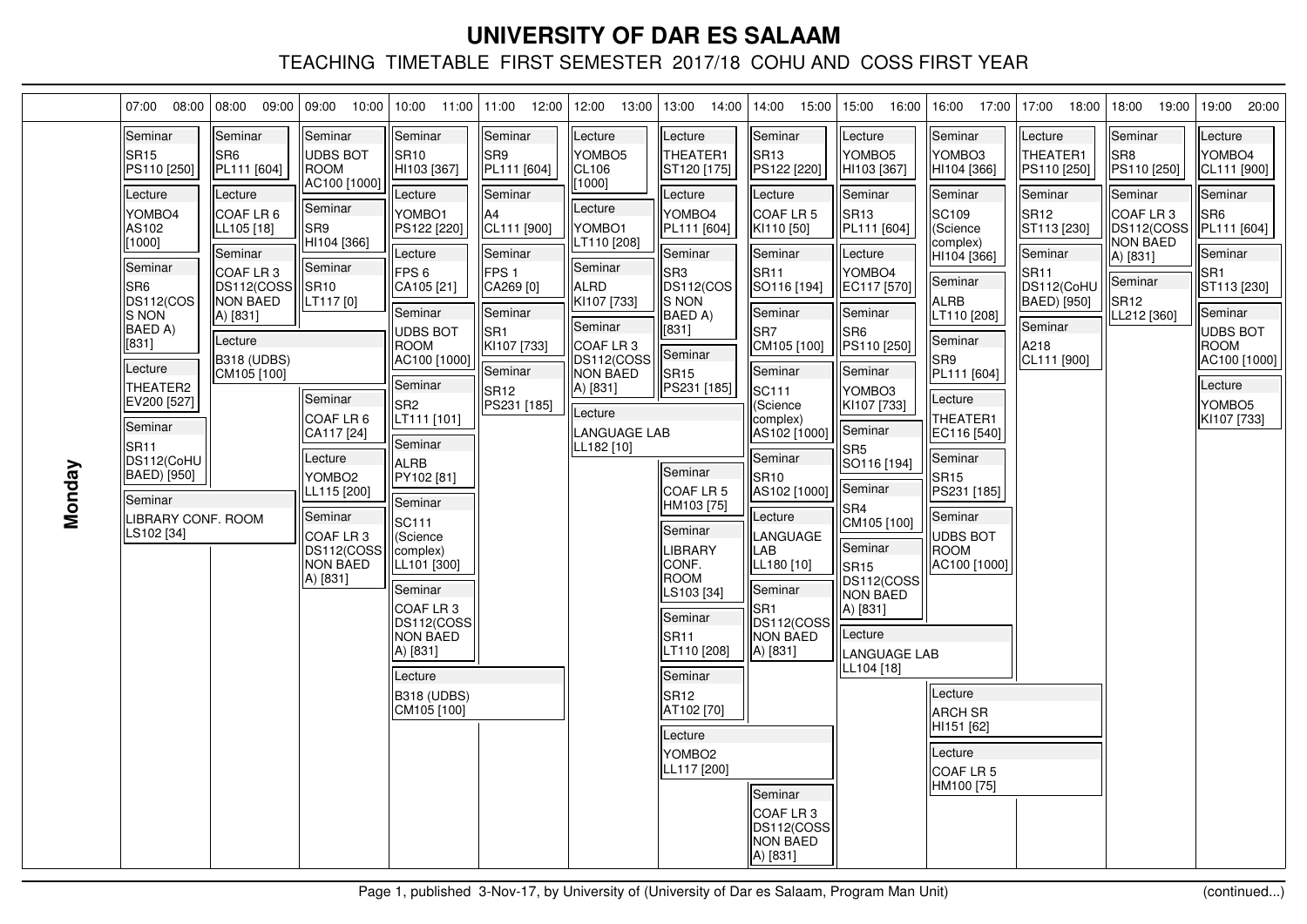|         | 07:00<br>08:00                                                                                                                                                                                                                                                                 | 08:00<br>09:00                                                                                                                                                                                                                                                                                                                              | 09:00 10:00                                                                                                                                                                                                                                                 |                                                                                                                                                                                      | 10:00 11:00 11:00 12:00                                                                                                                                                                                                                                      | 12:00<br>13:00                                                                                                                                                                                                                                                                                      | 13:00 14:00                                                                                                                                                                                                                                                                                                                                                         | 14:00 15:00                                                                                                                                                                                                                                                                                                                                           | 15:00 16:00                                                                                                                                                                                                                                                                                                                                                                                                           | 16:00 17:00                                                                                                                                                                                                                                             | $17:00$ 18:00                                                                                                                                                                                                         | 18:00<br>19:00                                                                                                                                                                                                                                          | 19:00 20:00                                                                                                                                                                                                           |
|---------|--------------------------------------------------------------------------------------------------------------------------------------------------------------------------------------------------------------------------------------------------------------------------------|---------------------------------------------------------------------------------------------------------------------------------------------------------------------------------------------------------------------------------------------------------------------------------------------------------------------------------------------|-------------------------------------------------------------------------------------------------------------------------------------------------------------------------------------------------------------------------------------------------------------|--------------------------------------------------------------------------------------------------------------------------------------------------------------------------------------|--------------------------------------------------------------------------------------------------------------------------------------------------------------------------------------------------------------------------------------------------------------|-----------------------------------------------------------------------------------------------------------------------------------------------------------------------------------------------------------------------------------------------------------------------------------------------------|---------------------------------------------------------------------------------------------------------------------------------------------------------------------------------------------------------------------------------------------------------------------------------------------------------------------------------------------------------------------|-------------------------------------------------------------------------------------------------------------------------------------------------------------------------------------------------------------------------------------------------------------------------------------------------------------------------------------------------------|-----------------------------------------------------------------------------------------------------------------------------------------------------------------------------------------------------------------------------------------------------------------------------------------------------------------------------------------------------------------------------------------------------------------------|---------------------------------------------------------------------------------------------------------------------------------------------------------------------------------------------------------------------------------------------------------|-----------------------------------------------------------------------------------------------------------------------------------------------------------------------------------------------------------------------|---------------------------------------------------------------------------------------------------------------------------------------------------------------------------------------------------------------------------------------------------------|-----------------------------------------------------------------------------------------------------------------------------------------------------------------------------------------------------------------------|
| Tuesday | Seminar<br><b>SR15</b><br>PS110 [250]<br>Seminar<br>FPS <sub>6</sub><br>CA108 [11]<br>Seminar<br>SR5, SR6<br>DS112(COS<br><b>S NON</b><br>BAED A)<br>[831]<br>Seminar<br><b>SR11</b><br>DS112(CoHU<br>BAED) [950]<br>Seminar<br><b>UDBS BOT</b><br><b>ROOM</b><br>AC100 [1000] | Lecture<br><b>ATB</b><br>ST113 [230]<br>Seminar<br>SR <sub>15</sub><br>PS110 [250]<br>Seminar<br>FPS <sub>1</sub><br>CA119 [12]<br>Seminar<br>lsrn<br>AS102 [1000]<br>Seminar<br>SR <sub>14</sub><br>DS112(COSS<br>BAED) [1190]<br>Seminar<br>COAF LR 3<br>DS112(COSS<br><b>NON BAED</b><br>A) [831]<br>Lecture<br><b>ATA</b><br>AT102 [70] | Lecture<br>A108<br>KI110 [50]<br>Lecture<br>YOMBO <sub>2</sub><br>LT111 [101]<br>Lecture<br>COAF LR 5<br>LL105 [18]<br>Seminar<br>COAF LR 3<br>IDS112(COSS<br><b>NON BAED</b><br>A) [831]<br>Lecture<br>YOMBO4<br>DS112(COSS<br><b>NON BAED</b><br>A) [831] | Seminar<br>LANGUAGE<br>lLAB<br>LL104 [18]<br>Seminar<br>YOMBO3<br>KF102 [733]<br>Seminar<br>COAF LR 3<br>DS112(COSS<br>NON BAED<br>A) [831]<br>Lecture<br>B318 (UDBS)<br>CM105 [100] | Seminar<br>COAF LR 4<br>HI104 [366]<br>Lecture<br>YOMBO <sub>5</sub><br>CL106<br>[1000]<br>Seminar<br>lSR7<br>  PL111 [604]<br>Seminar<br>SR <sub>11</sub><br>DS112(CoHU<br>BAED) [950]<br>Seminar<br>COAF LR3<br>DS112(COSS)<br><b>NON BAED</b><br>A) [831] | Lecture<br>A21<br>ST121 [220]<br>Seminar<br>SR9<br>PS110 [250]<br>Lecture<br>YOMBO <sub>5</sub><br>GE142 [900]<br>Seminar<br>lSR2<br>KF102 [733]<br>Seminar<br>SR <sub>16</sub><br>LL101 [300]<br>Seminar<br>lCOAF LR 3<br>IDS112(COSS<br>NON BAED<br>A) [831]<br>Lecture<br>COAF LR 6<br>LT117 [0] | Seminar<br>SR4<br>HI104 [366]<br>Seminar<br>SR3<br>WK102 [70]<br>Seminar<br>SR <sub>2</sub><br>LL140 [10]<br>Seminar<br><b>UDBS BOT</b><br><b>ROOM</b><br>CA100 [136]<br>Lecture<br>LANGUAGE<br>LAB<br>LL182 [10]<br>Lecture<br>THEATER2<br>LL212 [360]<br>Seminar<br>COAF LR 3<br>DS112(COSS<br><b>NON BAED</b><br>A) [831]<br>Lecture<br>LIBRARY CR<br>LS103 [34] | Seminar<br>UDBS3/C52<br>AC100<br>[1000]<br>Seminar<br>SR <sub>6</sub><br>PS110 [250]<br>Lecture<br>YOMBO <sub>2</sub><br>LT110 [208]<br>Seminar<br>SR <sub>1</sub><br>CM105 [100]<br>Seminar<br>lCOAF LR 3<br>DS112(COSSI<br><b>NON BAED</b><br>A) [831]<br>Lecture<br><b>B318 (UDBS)</b><br>CM105 [100]<br>Lecture<br><b>COAF LR 4</b><br>PY100 [80] | <b>Seminar</b><br><b>ATA</b><br>EC117 [570]<br>Lecture<br>FPS 6<br>CA109 [21]<br>Seminar<br>SR <sub>14</sub><br>ST120 [175]<br>lSeminar<br>A218<br>AC100 [1000]<br>Seminar<br>ALRB<br>ST121 [220]<br>Lecture<br>CA101 [12]<br><b>Seminar</b><br>SR9<br>PL111 [604]<br>Seminar<br>FPS <sub>5</sub><br>CA104 [20]<br>lSeminar<br>COAF LR 3<br>DS112(COSS<br>NON BAED<br>A) [831]<br>Lecture<br>UDBS2/C124<br>WK101 [70] | Seminar<br>SR <sub>15</sub><br>PS110 [250]<br>Seminar<br>SR9<br>AS102<br>[1000]<br>Seminar<br><b>UDBS BOT</b><br><b>ROOM</b><br>AC100 [1000]<br>Seminar<br>SR6<br>PL111 [604]<br>Lecture<br>YOMBO5<br>LL101 [300]<br>Lecture<br>COAF LR 5<br>HM101 [75] | Seminar<br>ISR9<br>PL111 [604]<br>Lecture<br><b>THEATER1</b><br>PS122 [220]<br>Seminar<br>SR <sub>15</sub><br>PS231 [185]<br>Seminar<br>UDBS BOT<br>IROOM<br>AC100 [1000]<br>Lecture<br>latb.<br>AT100/SO11<br>4[156] | Seminar<br>SR9<br>GE145 [900]<br>Seminar<br>SR <sub>15</sub><br>PS110 [250]<br>Seminar<br>UDBS BOT<br><b>IROOM</b><br>AC100 [1000]<br>Lecture<br>YOMBO <sub>2</sub><br>PL100 [40]<br>Seminar<br>A206<br>KI107 [733]<br>Lecture<br>YOMBO1<br>LL115 [200] | <b>Seminar</b><br>SR9<br>GE145 [900]<br>Lecture<br>YOMBO <sub>5</sub><br>GE140 [950]<br><b>Seminar</b><br>UDBS BOT<br>ROOM<br>AC100 [1000]<br>Seminar<br><b>ALRB</b><br>KF102 [733]<br>Seminar<br>A206<br>KI107 [733] |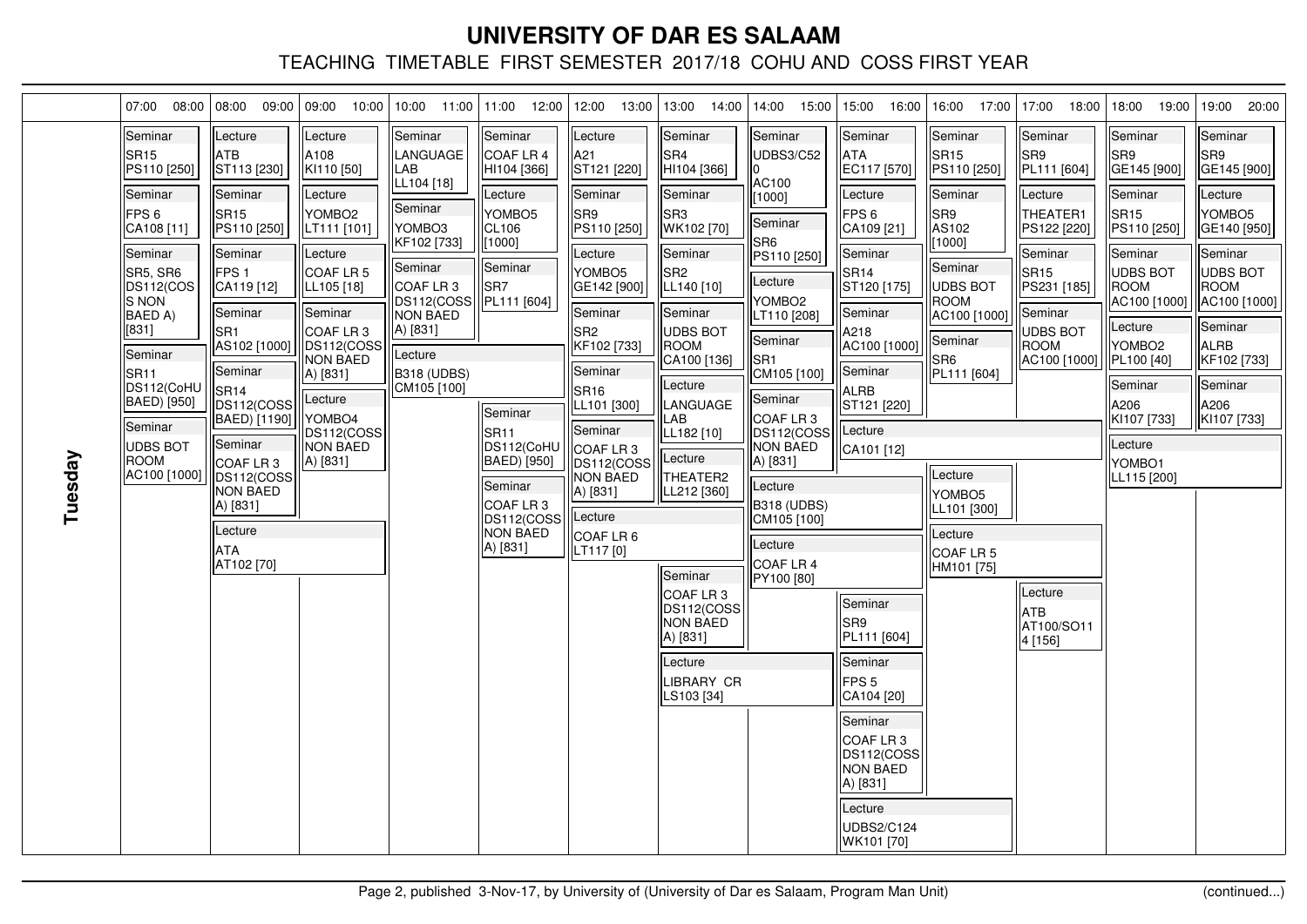| 07:00                                                                                                                                                                                                                                                                                                     | 08:00<br>08:00<br>09:00                                                                                                                                                                                                                                                                                                                                                                                                             | 09:00<br>10:00                                                                                                                                                                                                                                                                                                                                                                                                |                                                                                                                                                                                                                                                                                                                               | 10:00  11:00  11:00  12:00                                                                                                                                                                                                                                                | 12:00<br>13:00                                                                                                                                                                                                                                                                                                      | 13:00                                                                                                                                                                                                                                                                                                                                                                                                                                  | 14:00   14:00 15:00                                                                                                                                                                                                                                                                                                                                                                                                                                          | 15:00 16:00                                                                                                                                                                                                                                          | 16:00 17:00                                                                                                                                                                                                                                       | 17:00<br>18:00                                                                                                                                                                                                                                                                              | 18:00<br>19:00                                                                                                                                                                                                                                          | 19:00<br>20:00                                                                                                                                                                                                                                                |
|-----------------------------------------------------------------------------------------------------------------------------------------------------------------------------------------------------------------------------------------------------------------------------------------------------------|-------------------------------------------------------------------------------------------------------------------------------------------------------------------------------------------------------------------------------------------------------------------------------------------------------------------------------------------------------------------------------------------------------------------------------------|---------------------------------------------------------------------------------------------------------------------------------------------------------------------------------------------------------------------------------------------------------------------------------------------------------------------------------------------------------------------------------------------------------------|-------------------------------------------------------------------------------------------------------------------------------------------------------------------------------------------------------------------------------------------------------------------------------------------------------------------------------|---------------------------------------------------------------------------------------------------------------------------------------------------------------------------------------------------------------------------------------------------------------------------|---------------------------------------------------------------------------------------------------------------------------------------------------------------------------------------------------------------------------------------------------------------------------------------------------------------------|----------------------------------------------------------------------------------------------------------------------------------------------------------------------------------------------------------------------------------------------------------------------------------------------------------------------------------------------------------------------------------------------------------------------------------------|--------------------------------------------------------------------------------------------------------------------------------------------------------------------------------------------------------------------------------------------------------------------------------------------------------------------------------------------------------------------------------------------------------------------------------------------------------------|------------------------------------------------------------------------------------------------------------------------------------------------------------------------------------------------------------------------------------------------------|---------------------------------------------------------------------------------------------------------------------------------------------------------------------------------------------------------------------------------------------------|---------------------------------------------------------------------------------------------------------------------------------------------------------------------------------------------------------------------------------------------------------------------------------------------|---------------------------------------------------------------------------------------------------------------------------------------------------------------------------------------------------------------------------------------------------------|---------------------------------------------------------------------------------------------------------------------------------------------------------------------------------------------------------------------------------------------------------------|
| Seminar<br><b>ALRD</b><br>HI103 [367]<br>Lecture<br>THEATER2<br>EV200 [527]<br>Seminar<br><b>SR11</b><br>DS112(CoHU<br><b>BAED)</b> [950]<br>Seminar<br><b>LIBRARY</b><br>CONF.<br><b>ROOM</b><br>LS102 [34]<br>Seminar<br>COAF LR <sub>3</sub><br>DS112(COSS<br>Wednesday<br><b>NON BAED</b><br>A) [831] | Lecture<br>YOMBO <sub>5</sub><br>GE140 [950]<br>Seminar<br>B2-2, B3-1<br>AS102<br>[1000]<br>Seminar<br>SR <sub>5</sub><br>PS122 [220]<br>Seminar<br>SR <sub>1</sub><br>DS112(CoHU<br>BAED) [950]<br>Seminar<br><b>SR15</b><br>PL111 [604]<br>Seminar<br>SR <sub>9</sub><br>CM105 [100]<br>Seminar<br>ATA<br>LL117 [200]<br>Seminar<br>COAF LR3<br>DS112(COSS)<br><b>NON BAED</b><br>A) [831]<br>Lecture<br>LIBRARY CR<br>LS101 [34] | Lecture<br>YOMBO4<br>DS112(CoH<br>U BAED)<br>[950]<br>Seminar<br><b>SR5</b><br>PS122 [220]<br>Seminar<br>FPS <sub>5</sub><br>CA109 [21]<br>Seminar<br>SR <sub>11</sub><br>DS112(CoHU<br>BAED) [950]<br>Seminar<br><b>COAF LR 5</b><br>HM102 [75]<br>Seminar<br>lSR9<br>CM105 [100]<br>Seminar<br><b>COAF LR3</b><br>DS112(COSS<br><b>NON BAED</b><br>A) [831]<br>Lecture<br>YOMBO <sub>2</sub><br>SO116 [194] | Seminar<br>SR <sub>5</sub><br>PS110 [250]<br>Seminar<br>SR9<br>CM105 [100]<br>Seminar<br>COAF LR3<br>DS112(COSS<br>INON BAED<br>A) [831]<br>Lecture<br>YOMBO <sub>5</sub><br> GE145 [900]<br>Lecture<br><b>B318 (UDBS)</b><br>CM105 [100]<br>Lecture<br>FPS <sub>4</sub><br> CA122 [19]<br>Lecture<br>COAF LR 6<br>CA107 [24] | Lecture<br>YOMBO4<br>KF102 [733]<br>Seminar<br>SR <sub>12</sub><br> LT111 [101]<br>Seminar<br>SC111<br>(Science<br>complex)<br> AS102 [1000 <sup>*</sup><br>Lecture<br>LANGUAGE<br>LAB<br>LL180 [10]<br>Seminar<br>COAF LR3<br>DS112(COSSI<br><b>NON BAED</b><br>A) [831] | Lecture<br>YOMBO4<br>PL111 [604]<br>Lecture<br>YOMBO5<br>EC116 [540]<br>Seminar<br><b>UDBS BOT</b><br><b>ROOM</b><br>AC100 [1000]<br>Seminar<br>SR9<br>CM105 [100]<br>Seminar<br> SA<br>AT104 [70]<br>Seminar<br>FPS3<br>CA149 [36]<br>Seminar<br>COAF LR <sub>3</sub><br>DS112(COSS<br><b>NON BAED</b><br>A) [831] | Seminar<br>SC <sub>109</sub><br>(Science<br>complex)<br>CL111 [900]<br>Lecture<br>THEATER2<br>EC117 [570]<br>Seminar<br><b>ALRB</b><br>LL212 [360]<br>Seminar<br>SR <sub>11</sub><br>DS112(CoHU<br>BAED) [950]<br>Seminar<br>COAF LR 4<br>KI107 [733]<br>Seminar<br>COAF LR 3<br>DS112(COSS<br><b>NON BAED</b><br>A) [831]<br>Seminar<br>SR <sub>15</sub><br>DS112(COSS<br>NON BAED<br>A) [831]<br>Lecture<br><b>ATB</b><br>PY102 [81] | Lecture<br><b>LIBRARY</b><br><b>CONF.</b><br><b>ROOM</b><br>LS100 [34]<br><b>Seminar</b><br>ISR11<br>SO116 [194]<br>Lecture<br><b>YOMBO2</b><br><b>PL100 [40]</b><br><b>Seminar</b><br>lSR9<br>LL101 [300]<br>Seminar<br>lata<br>WK101 [70]<br>Lecture<br>UDBS2/C124<br>AY100 [104]<br>Seminar<br>COAF LR 3<br> DS112(COSS <br><b>NON BAED</b><br>A) [831]<br>Lecture<br>B318 (UDBS)<br>CM105 [100]<br>Lecture<br><b>COAF LR 6</b><br> CA117 [24]<br>Lecture | Seminar<br>lSR9<br>ST113 [230]<br>Seminar<br>SR <sub>5</sub><br>ST120 [175]<br>Seminar<br>lSR12<br>SO116 [194]<br>lSeminar<br>KF102 [733]<br>Lecture<br>YOMBO4<br>KI107 [733]<br>lSeminar<br>lCOAF LR 3<br>DS112(COSS<br><b>NON BAED</b><br>A) [831] | Lecture<br><b>YOMBO4</b><br>GE142 [900]<br>Seminar<br>SR <sub>15</sub><br>ST113 [230]<br>Seminar<br>lSR8<br>SO116 [194]<br>Seminar<br><b>COAF LR 6</b><br>CL111 [900]<br>Seminar<br>lSR2<br>PY100 [80]<br>Lecture<br><b>ARCH SR</b><br>AY103 [43] | Seminar<br>lyombo1<br>KF102 [733]<br>Seminar<br>P 008<br>CL111 [900]<br>Seminar<br>FPS <sub>6</sub><br>CA105 [21]<br>Seminar<br>lSR15<br>ST113 [230]<br>Lecture<br>YOMBO5<br>LL101 [300]<br>Seminar<br>UDBS BOT<br><b>IROOM</b><br>AC100 [1000]<br>Seminar<br>SR <sub>2</sub><br>PY100 [80] | Seminar<br>SR <sub>6</sub><br>PL111 [604]<br>Seminar<br><b>SR15</b><br>PS110 [250]<br>Lecture<br>YOMBO4<br><b>DS112(COS</b><br>S BAED)<br>[1190]<br>Seminar<br><b>JDBS BOT</b><br><b>ROOM</b><br>AC100 [1000]<br>Seminar<br><b>ALRB</b><br> KF102 [733] | Seminar<br>lA214<br>CL111 [900]<br>Lecture<br>THEATER1<br>LT111 [101]<br>Seminar<br><b>ALRA</b><br>EC117 [570]<br>Seminar<br><b>SR15</b><br>PS231 [185]<br>Seminar<br><b>UDBS BOT</b><br><b>ROOM</b><br>AC100 [1000]<br>Seminar<br><b>ALRB</b><br>KF102 [733] |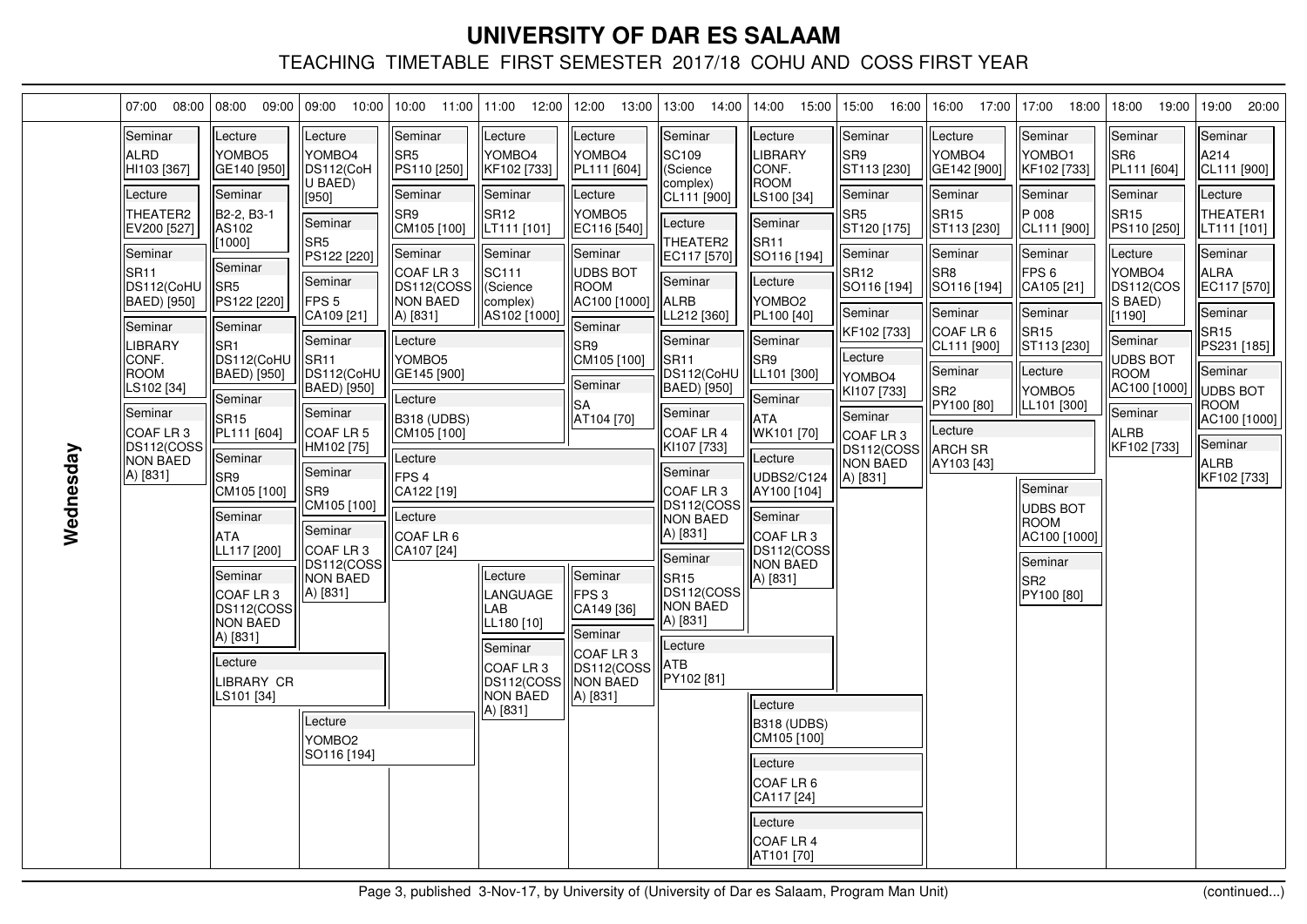| 07:00<br>08:00                                                                                                                                                                                                                                                                                           | 08:00 09:00                                                                                                                                                                                                                                                                                                                                                                                                                                     | 09:00<br>10:00                                                                                                                                                                                                                                                                                                                                     | 10:00<br>11:00                                                                                                                                                                                                                                                                                                                                                                                                             | 11:00 12:00                                                                                                                                                                                                                                                                                       | 12:00<br>13:00                                                                                                                                                                                                                                                                                                                                                                                                                                                                                                                               | 13:00<br>14:00                                                                                                                                                                                                                                                                                                                                                                    | 14:00 15:00                                                                                                                                                                                                                                                                                                                                                                                                                                                               | 15:00 | 16:00 | 16:00 | 17:00 | 17:00 | 18:00 | 18:00 | 19:00 | 19:00 | 20:00 |
|----------------------------------------------------------------------------------------------------------------------------------------------------------------------------------------------------------------------------------------------------------------------------------------------------------|-------------------------------------------------------------------------------------------------------------------------------------------------------------------------------------------------------------------------------------------------------------------------------------------------------------------------------------------------------------------------------------------------------------------------------------------------|----------------------------------------------------------------------------------------------------------------------------------------------------------------------------------------------------------------------------------------------------------------------------------------------------------------------------------------------------|----------------------------------------------------------------------------------------------------------------------------------------------------------------------------------------------------------------------------------------------------------------------------------------------------------------------------------------------------------------------------------------------------------------------------|---------------------------------------------------------------------------------------------------------------------------------------------------------------------------------------------------------------------------------------------------------------------------------------------------|----------------------------------------------------------------------------------------------------------------------------------------------------------------------------------------------------------------------------------------------------------------------------------------------------------------------------------------------------------------------------------------------------------------------------------------------------------------------------------------------------------------------------------------------|-----------------------------------------------------------------------------------------------------------------------------------------------------------------------------------------------------------------------------------------------------------------------------------------------------------------------------------------------------------------------------------|---------------------------------------------------------------------------------------------------------------------------------------------------------------------------------------------------------------------------------------------------------------------------------------------------------------------------------------------------------------------------------------------------------------------------------------------------------------------------|-------|-------|-------|-------|-------|-------|-------|-------|-------|-------|
| Lecture<br>FPS <sub>6</sub><br>CA108 [11]<br>Lecture<br>YOMBO4<br>DS112(COS<br>S BAED)<br>[1190]<br>Seminar<br>SR <sub>15</sub><br>DS112(COS<br><b>S NON</b><br>BAED A)<br>[831]<br>Lecture<br>YOMBO <sub>2</sub><br>PS231 [185]<br>Seminar<br>Thursday<br>SR <sub>11</sub><br>DS112(CoHU<br>BAED) [950] | Seminar<br><b>UDBS BOT</b><br><b>ROOM</b><br>AC100<br>[1000]<br>Seminar<br>SR <sub>3</sub><br>DS112(COS<br>IS NON<br>BAED A)<br>$[831]$<br>Lecture<br>YOMBO1<br>ST113 [230]<br>Lecture<br><b>ALRC</b><br>LL105 [18]<br>Seminar<br>SR <sub>14</sub><br>HI103 [367]<br>Seminar<br>SR <sub>9</sub><br>CM105 [100]<br>Lecture<br><b>ATB</b><br>AT100/SO11<br>4 [156]<br>Lecture<br>COAF LR 5<br>WK102 [70]<br>Lecture<br>B318 (UDBS)<br>CM105 [100] | Seminar<br><b>UDBS3/C52</b><br>AC100<br>[1000]<br>Seminar<br>SR <sub>9</sub><br>PL111 [604]<br>Seminar<br>lsri<br>KI110 [50]<br>Seminar<br>IALRD<br>HI103 [367]<br>Seminar<br>lSR5<br>AS102 [1000]<br>Seminar<br>lSR2<br>DS112(COSS<br><b>NON BAED</b><br>A) [831]<br>Seminar<br>YOMBO <sub>3</sub><br>LL212 [360]<br>Lecture<br>lSA<br>AT104 [70] | Lecture<br><b>ARCH SR</b><br>AY105 [38]<br>Lecture<br>FPS <sub>6</sub><br>CA105 [21]<br>Seminar<br>SR <sub>3</sub><br>PS231 [185]<br><b>Seminar</b><br>SR <sub>11</sub><br>DS112(CoHU<br>BAED) [950]<br>Seminar<br><b>SR14</b><br>HI104 [366]<br>Seminar<br>LANGUAGE<br>LAB<br>LL180 [10]<br>lSeminar<br>COAF LR <sub>3</sub><br>DS112(COSS<br><b>NON BAED</b><br>A) [831]<br>Lecture<br><b>B318 (UDBS)</b><br>CM105 [100] | Lecture<br>THEATER2<br>PS110 [250]<br>lSeminar<br>LIBRARY<br>ICONF.<br><b>ROOM</b><br>LS100 [34]<br>Seminar<br>SR <sub>14</sub><br> HI104 [366]<br>Seminar<br>SR1<br>CM105 [100]<br>Seminar<br>lSR9<br>CM105 [100]<br>Seminar<br>SR <sub>11</sub><br>PL100 [40]<br>Seminar<br>SR5<br>AS102 [1000] | Seminar<br>SC109<br>(Science<br>complex)<br>CL111 [900]<br>Lecture<br>FPS <sub>6</sub><br>CA108 [11]<br>Lecture<br>lyombo4<br>DS112(COS<br><b>S NON</b><br>BAED A)<br>[831]<br>Seminar<br>SR <sub>13</sub><br>HI103 [367]<br>Seminar<br>SR9<br>CM105 [100]<br>Seminar<br>lSR1<br>CM105 [100]<br>Seminar<br>SR <sub>11</sub><br>PL100 [40]<br>Seminar<br>lSR3<br>LL101 [300]<br>Seminar<br><b>SR10</b><br>PS110 [250]<br>Seminar<br>COAF LR 3<br>DS112(COSS)<br><b>NON BAED</b><br>A) [831]<br>Lecture<br>COAF LR <sub>5</sub><br>AY100 [104] | Seminar<br>SR <sub>3</sub><br>DS112(COS<br>S NON<br>BAED A)<br>[831]<br>Seminar<br>COAF LR 4<br>ST121 [220]<br>Seminar<br>ALRC<br>HI104 [366]<br>Seminar<br>SR <sub>7</sub><br>CM105 [100]<br><b>Seminar</b><br>SR9<br>CM105 [100]<br>Seminar<br><b>SR11</b><br>PL100 [40]<br>Seminar<br><b>SR12</b><br>PY100 [80]<br>lSeminar<br>COAF LR 3<br>DS112(COSS<br>NON BAED<br>A) [831] | lSeminar<br>YOMBO3<br> KF102 [733]<br>lSeminar<br>SR7<br>AS102<br>[1000]<br>Seminar<br>ICOAF LR 5<br>HM101 [75]<br> Seminar<br>SR <sub>11</sub><br>SO116 [194]<br>Lecture<br>THEATER2<br>ST121 [220]<br> Lecture<br>YOMBO5<br>HI103 [367]<br><b>Seminar</b><br>lSR2<br> HI104 [366]<br>Seminar<br>ISR9<br>PL111 [604]<br>Seminar<br>lSR1<br>CM105 [100]<br><b>Seminar</b><br><b>ALRB</b><br>AS102 [1000]<br>lSeminar<br>COAF LR 3<br> DS112(COSS <br>NON BAED<br>A) [831] |       |       |       |       |       |       |       |       |       |       |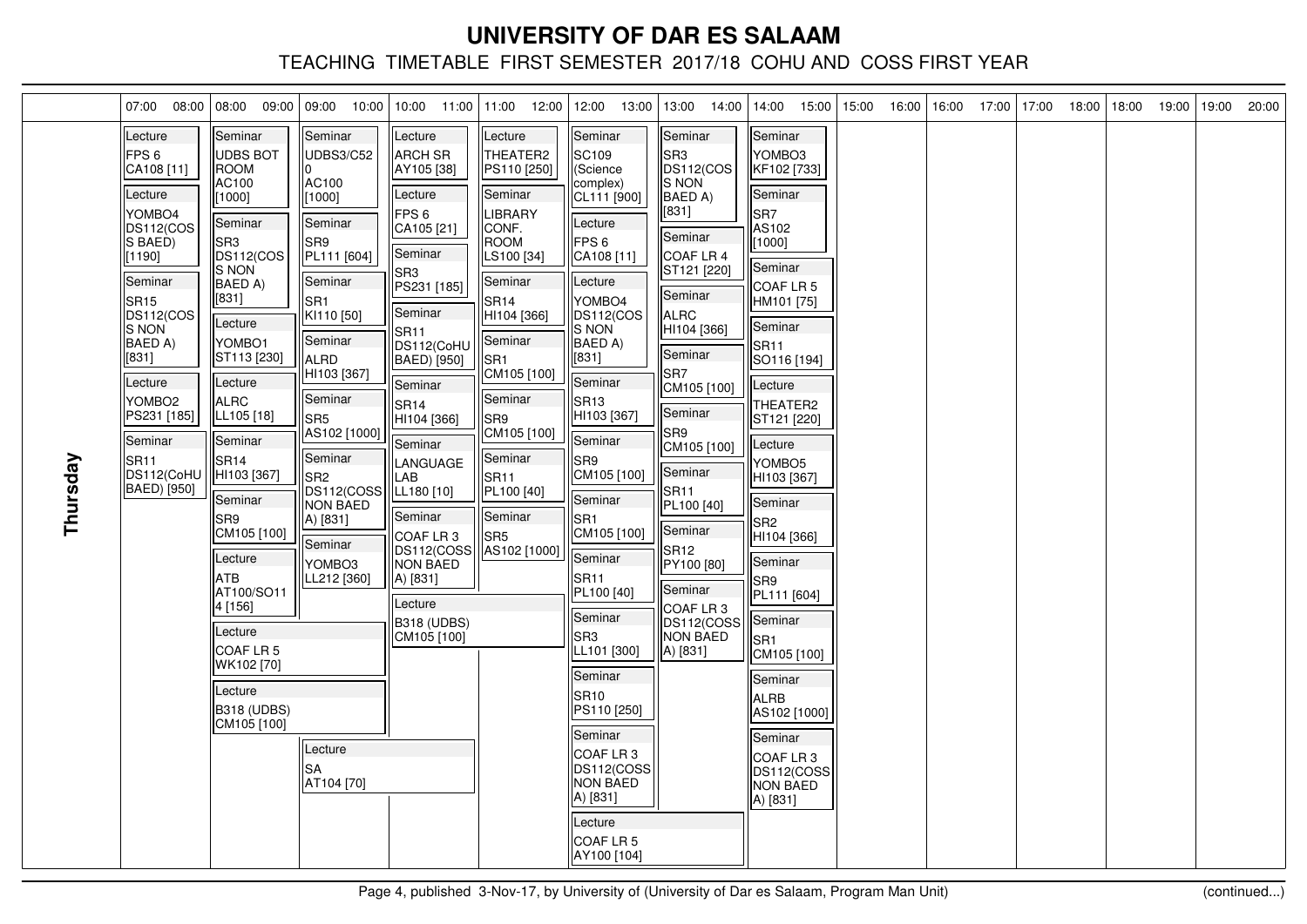| 07:00                                                   | 08:00                      | $08:00$ 09:00 09:00 | 10:00 | $10:00$ 11:00 11:00 |  | 12:00 | 12:00 13:00 | 13:00 | 14:00 14:00 |                                                                                                                                                                 | 15:00 15:00 16:00                                                                                                                                                                            | 16:00 17:00 17:00                                                       | 18:00                                                                                                                                                                    | 18:00 19:00                      | 19:00<br>20:00                                                                         |
|---------------------------------------------------------|----------------------------|---------------------|-------|---------------------|--|-------|-------------|-------|-------------|-----------------------------------------------------------------------------------------------------------------------------------------------------------------|----------------------------------------------------------------------------------------------------------------------------------------------------------------------------------------------|-------------------------------------------------------------------------|--------------------------------------------------------------------------------------------------------------------------------------------------------------------------|----------------------------------|----------------------------------------------------------------------------------------|
| Thursday                                                |                            |                     |       |                     |  |       |             |       |             | Seminar<br>$\left \begin{array}{c} \n\text{SR3} \\ \text{DS112(COSS)} \\ \text{NON BAED}\n\end{array}\right $<br>A) [831]<br>Lecture<br>COAF LR 4<br>PL121 [40] | Seminar<br>ALRC<br>ST121 [220]<br>Lecture<br>YOMBO <sub>5</sub><br>HI104 [366]<br>Seminar<br>SR <sub>1</sub><br>PL111 [604]<br>Lecture<br>FPS 3<br>CA109 [21]<br>Seminar<br>SR <sub>15</sub> | Seminar<br>SR9<br>AS102<br>[1000]<br>Lecture<br>COAF LR 5<br>HM102 [75] | Seminar<br>$\parallel$ SR15<br>PS110 [250]<br>Seminar<br>SR <sub>10</sub><br>ST120 [175]<br>Seminar<br>UDBS BOT<br>ROOM<br>AC100 [1000]<br>Seminar<br>SR9<br>HI104 [366] | Lecture<br>YOMBO5<br>CL111 [900] | Lecture<br>YOMBO4<br>DS112(CoH<br>U BAED)<br>[[950]<br>Seminar<br>ALRA<br> KI107 [733] |
| Seminar<br>ALRB<br>Friday<br>Seminar<br>SR <sub>8</sub> | HI103 [367]<br>PL111 [604] |                     |       |                     |  |       |             |       |             |                                                                                                                                                                 | DS112(COS<br>S NON<br>BAED A)<br>[831]<br>Seminar<br>SR <sub>11</sub><br>SO116 [194]<br>Lecture<br>YOMBO4<br>EC116 [540]<br>Seminar<br>SR <sub>3</sub><br>CM105 [100]                        |                                                                         |                                                                                                                                                                          |                                  |                                                                                        |